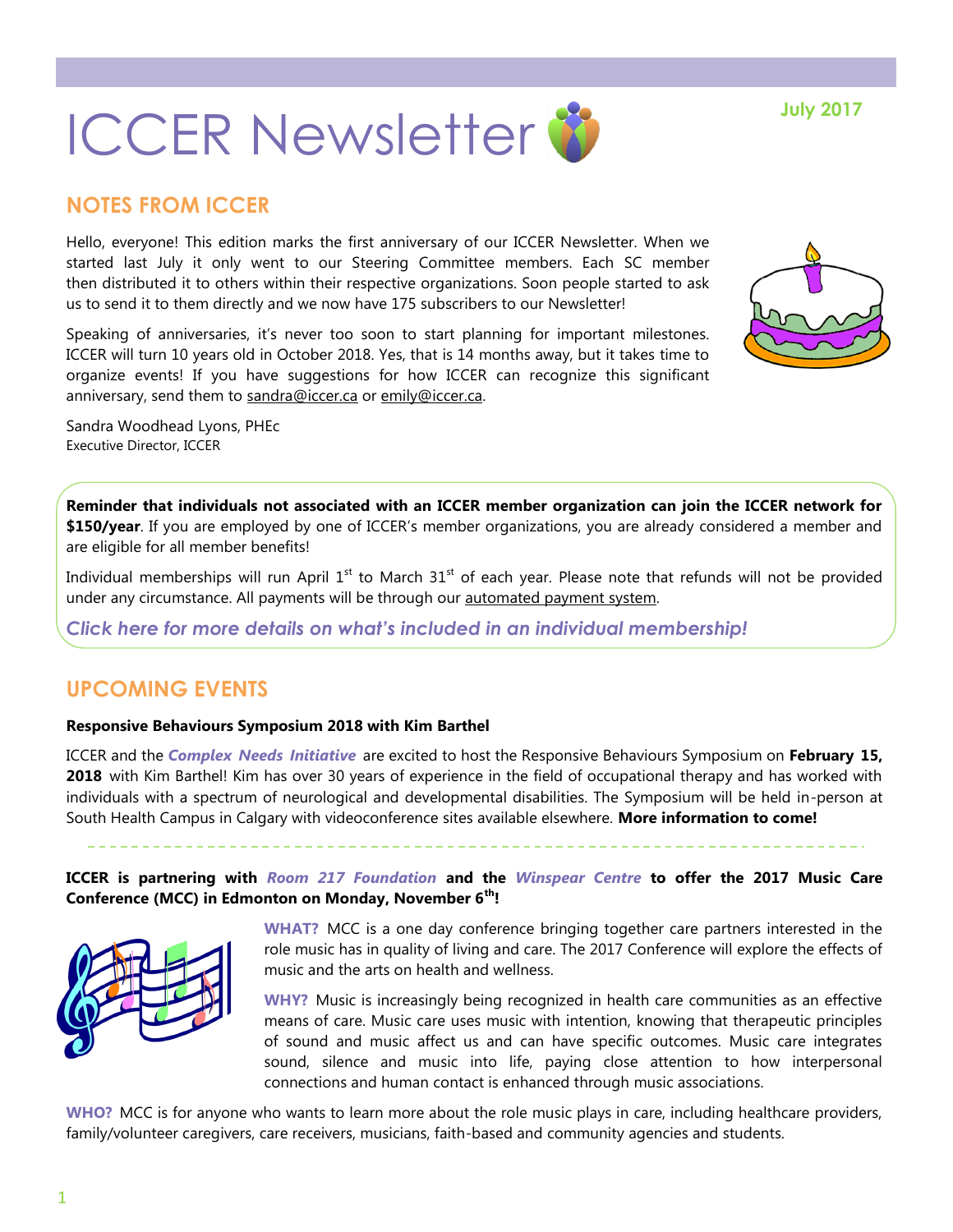# **UPCOMING EVENTS CONT'D**

#### **Conference Speakers & Performers**

Two individuals who will be sharing their talents at the MCC are Julian West and Sherryl Sewepagaham.

**Participatory Arts & Dementia Care—Julian West.** Professional musician (oboe) Julian West also works developing creative learning and participation projects for many organizations in England. Julian is Head of *Open Academy*, the Royal



Academy of Music's creative learning program, where he lectures on creative music leadership and researches best practice. He has also been invited by the Wellcome Trust to take up the 2016-18 residences in The Hub at the Wellcome Collection. This group includes scientists, artists, clinicians, public health experts and broadcasters, and will examine and challenge perceptions of dementia through

scientific and creative experimentation.

**Opening performance—Sherryl Sewepagaham.** Sherryl is a singer, hand drummer, music educator and Music Therapist from the Little Red River Cree Nation in Northern Alberta. Sherryl has been a member of the Aboriginal women's



trio, *Asani*, for almost 20 years, coaches young singers, teaches cultural drum songs, composes for other people and productions, and released her first solo album, *Splashing the Water Loudly*, in 2014. The album's songs and Cree lyrics expose her heart and activism for her people.

**Early bird registration now open! \$129 Early bird \$149 Regular \$89 Students & Seniors Group rates of 5 or more available!**

*[Click here to go to the Conference website!](https://www.musiccareconference.ca/)*

**#MCCAlberta2017** 

## **SAVE THE DATE!**

#### **October 6, 2017** and **October 11, 2017**

ICCER will be holding Speed Networking Events in Edmonton on Friday, October  $6<sup>th</sup>$ and in Calgary on Wednesday, October 11<sup>th</sup>. At both sessions, Dr. Susan Slaughter (Associate Professor, Faculty of Nursing, University of Alberta) will be speaking about the *Making the Most of Mealtimes (M3)* study. In this session, Susan will draw upon the health care literature, her research findings and the knowledge and experience of participants to discuss how the mealtime experience, the meal quality and meal access all work together to support food and fluid intake of long-term care residents, and to enhance their quality of life.

#### **More information to come!**

### **SIGN-UP FOR FUTURE EVENT INVITATIONS!**

receive future email invitations to ICCER events, **click on the link below** to be added to our

**[Click here to subscribe!](https://visitor.r20.constantcontact.com/manage/optin?v=001MqUcqqvjwLD850nipaor0HtdI1Y9d8ED2u9ivDzRV7Gp5uTyf2p54vfsufOQXL7BcGZnnLM-9yRAw3TIqncd_CNV4yZzfE9gE8XUs-KE6So%3D)**



## **MORE UPCOMING DATES**

Here are some additional

- **September 27-28, 2017**: ACCA IQ Conference in **Red Deer, AB**. Early bird registration for *IQ 2017: A [Click here!](http://www.accaiq.com/)*
- **October 19-21, 2017**: Canadian Association on *Action in an Aging World* in **Winnipeg, MB**. Early bird until August 19<sup>th</sup>. <mark>Click</mark> *[here!](http://cag2017.ca/)*
- **March 5-6, 2018**: *Walk Culture of Aging in Canada*  will be held in **Niagara Falls, ON**. Stay tuned for more details!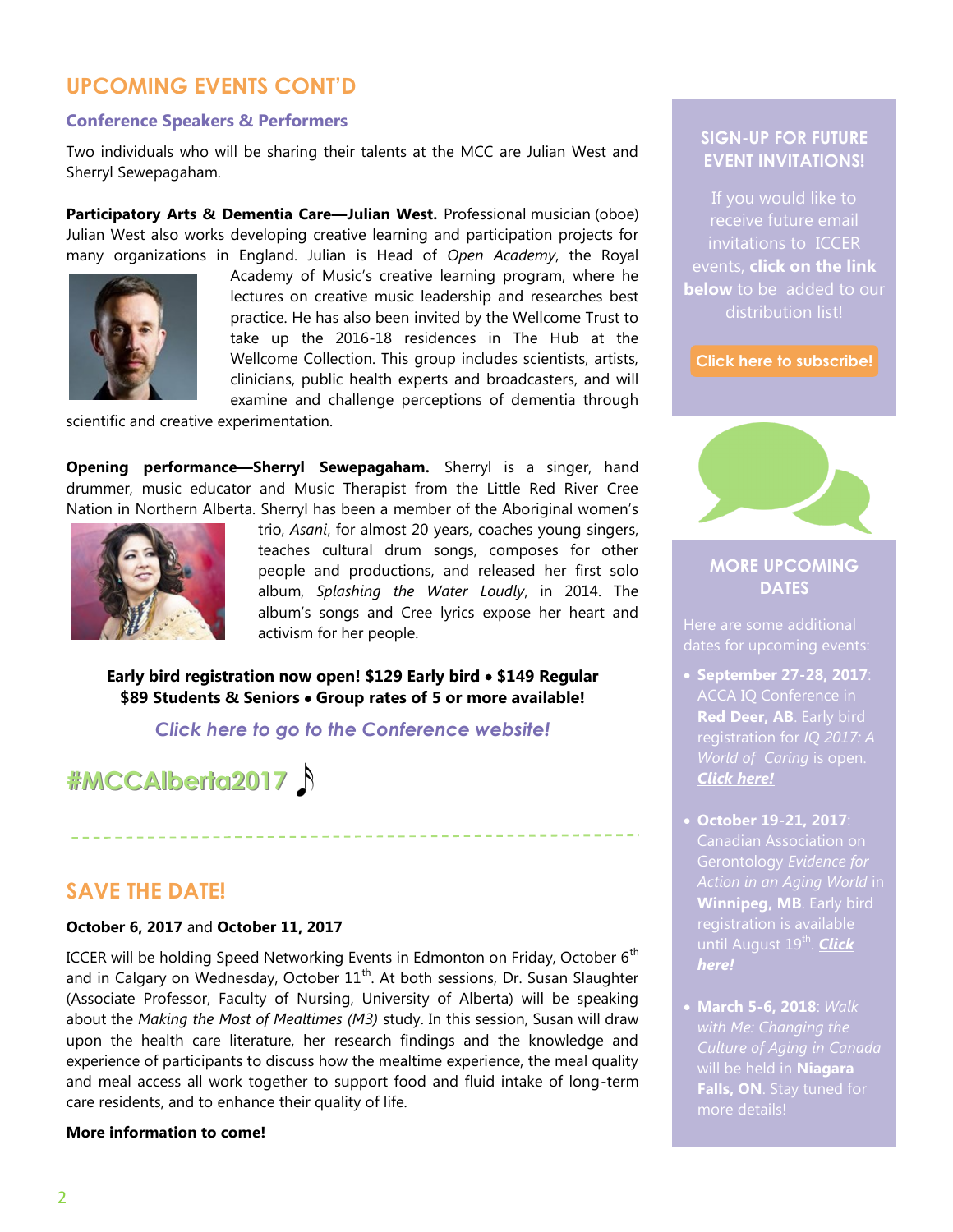## **MEET OUR MEMBERS**



For the July issue, we are featuring ICCER Steering Committee member Karen Gayman. Karen is currently the Director of Operations for Carewest, Dr. Vernon Fanning Centre in Calgary. She graduated from Ryerson University, Toronto, with

a BScN and holds a Masters in Health Administration from the University of Phoenix, Arizona. Karen has over 30 years of experience in leadership roles across the care continuum.

#### *What do you find most challenging about working in continuing care (CC)?*

Some of the things I find most challenging, and yet rewarding, are the endless possibilities to enhance and grow our people to be the best they can be in providing exceptional, competent, person-centred care to our clients and residents in CC. These opportunities are leveraged by enhancing and maximizing scope of practice, advancing practice and building on communities of practice to share knowledge and innovation. As resources increasingly become more constrained, the imperative to examine care delivery systems will become a key challenge for CC.

#### *What changes would you like to see in CC?*

I think the current paradigm shift of elderly care as it pertains to system redesign is changing how we operate in CC service delivery. As we move forward with the shift of creating a CC system that promotes and enables independence and wellness, caregiver supports, community services and workforce planning, all of our roles and areas of work will be tasked to look at CC through a different lens. I also think we need to continue to seize opportunities to share new knowledge and innovation in CC service delivery with other jurisdictions that are redesigning systems care for the elderly.

#### *What has surprised you most about working with ICCER?*

The range of experience and perspectives that different sectors bring to the table at ICCER has been great to

experience. I have learned in a short time from being with ICCER that the breadth and depth of those working with ICCER, such as the administrators, postsecondary educators and researchers, operators, and front-line managers, are all collaborating together towards the same goal. It is great to be able to contribute and be a part of this work.

#### *What would you tell someone who is thinking about joining ICCER?*

There are opportunities to broaden your knowledge and understanding of what all goes into the CC system.

*"The range of experience and perspectives that different sectors bring to the table at ICCER has been* 

*great to experience."*

#### *Tell us a little about yourself. How did you come to where you are today? What are your favourite activities to do outside of work?*

I would have to say that my leadership career in health care has been shaped and influenced by some extraordinary people and their ability to mentor. I love working with a wide range of stakeholders to grow and further my leadership development. I am inspired and motivated by others who research new knowledge and innovation.

In my spare time I love to garden, explore nature, go camping and spend time with family and friends.

### **SUBSCRIBE TO THE ICCER NEWSLETTER**

Click below to receive future issues of our Newsletter!

**[Click here to subscribe!](https://visitor.r20.constantcontact.com/manage/optin?v=001MqUcqqvjwLD850nipaor0JfDCl8lWHPtLmDKE1oKVPadFtCKS64MCgzWnGgYOX6ySCwPrvn1SoXo9nCXIBnYp6cVIXF92mMQ7-obGrUeUfo%3D)**